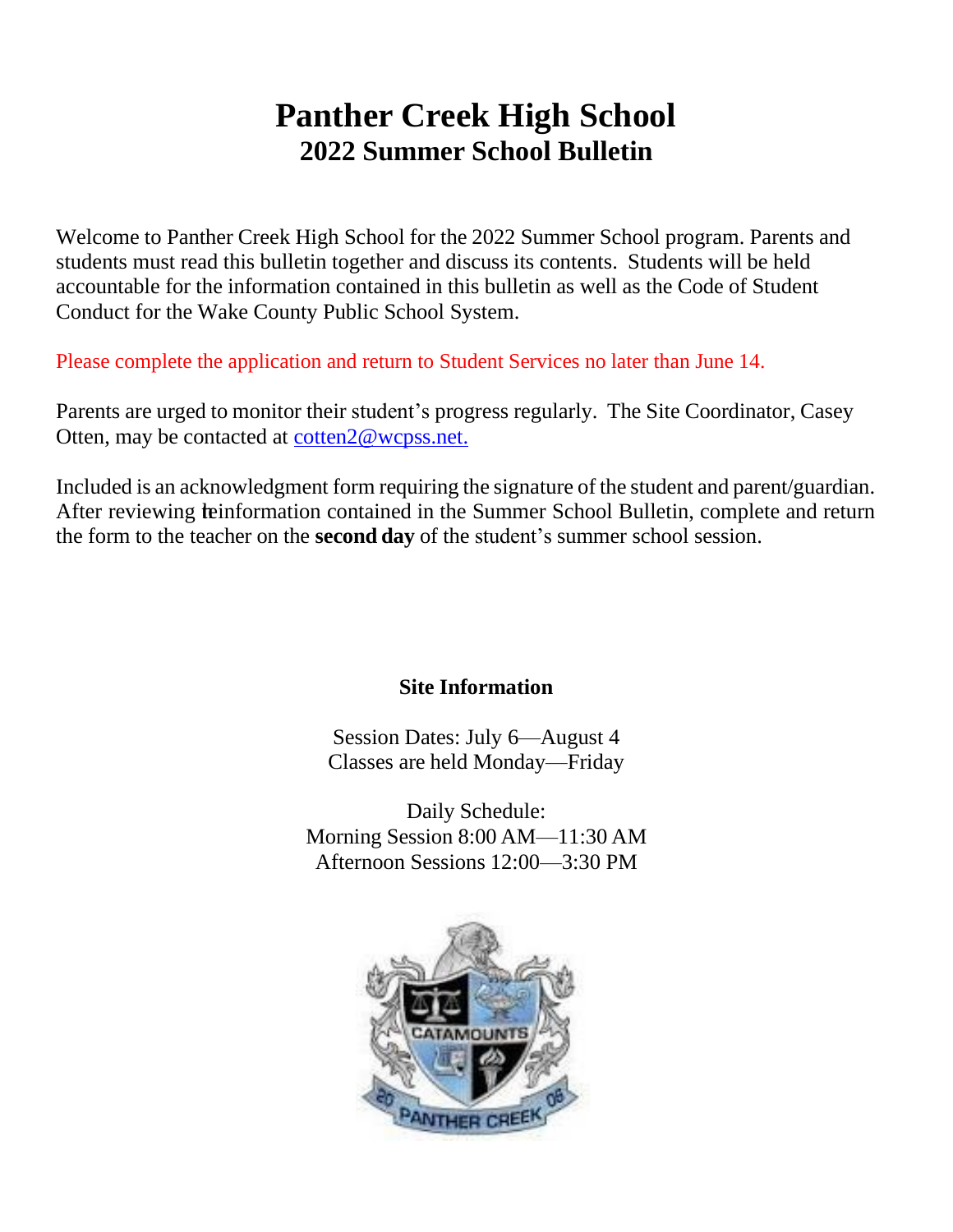Panther Creek High School July 5—August 2

**\*Application Deadline: June 14, 2022**

*\*\*\*Please note that submitting this form does not guarantee a seat in Summer School. After all applications have been considered and evaluated based upon enrollment criteria, you will be notified no later than Friday, June 17 if you are selected to attend.*

| <b>Student Information:</b>                                                                                                                                      |                                                                                           |        |
|------------------------------------------------------------------------------------------------------------------------------------------------------------------|-------------------------------------------------------------------------------------------|--------|
|                                                                                                                                                                  | Student ID#                                                                               |        |
|                                                                                                                                                                  | Zip Code                                                                                  |        |
| Grade enrolled during 2021-2022 year                                                                                                                             |                                                                                           |        |
|                                                                                                                                                                  |                                                                                           |        |
|                                                                                                                                                                  |                                                                                           |        |
| For what course are you enrolling?                                                                                                                               |                                                                                           |        |
| $\overline{(Choice #1)}$                                                                                                                                         | (Choice #2)                                                                               |        |
| <b>Emergency Information:</b>                                                                                                                                    |                                                                                           |        |
| Allergies/ Medical Conditions/Medications:                                                                                                                       |                                                                                           |        |
| <u> 1989 - Johann Barbara, marka a shekara tsa 1989 - An tsa 1989 - An tsa 1989 - An tsa 1989 - An tsa 1989 - An</u><br>Emergency contact name Phone Phone Phone | the control of the control of the control of the control of the control of the control of |        |
|                                                                                                                                                                  |                                                                                           |        |
|                                                                                                                                                                  |                                                                                           | walker |
| If student driver,                                                                                                                                               |                                                                                           |        |
|                                                                                                                                                                  |                                                                                           |        |
|                                                                                                                                                                  |                                                                                           |        |
| <b>For Office Use Only</b>                                                                                                                                       | Date                                                                                      |        |
|                                                                                                                                                                  |                                                                                           |        |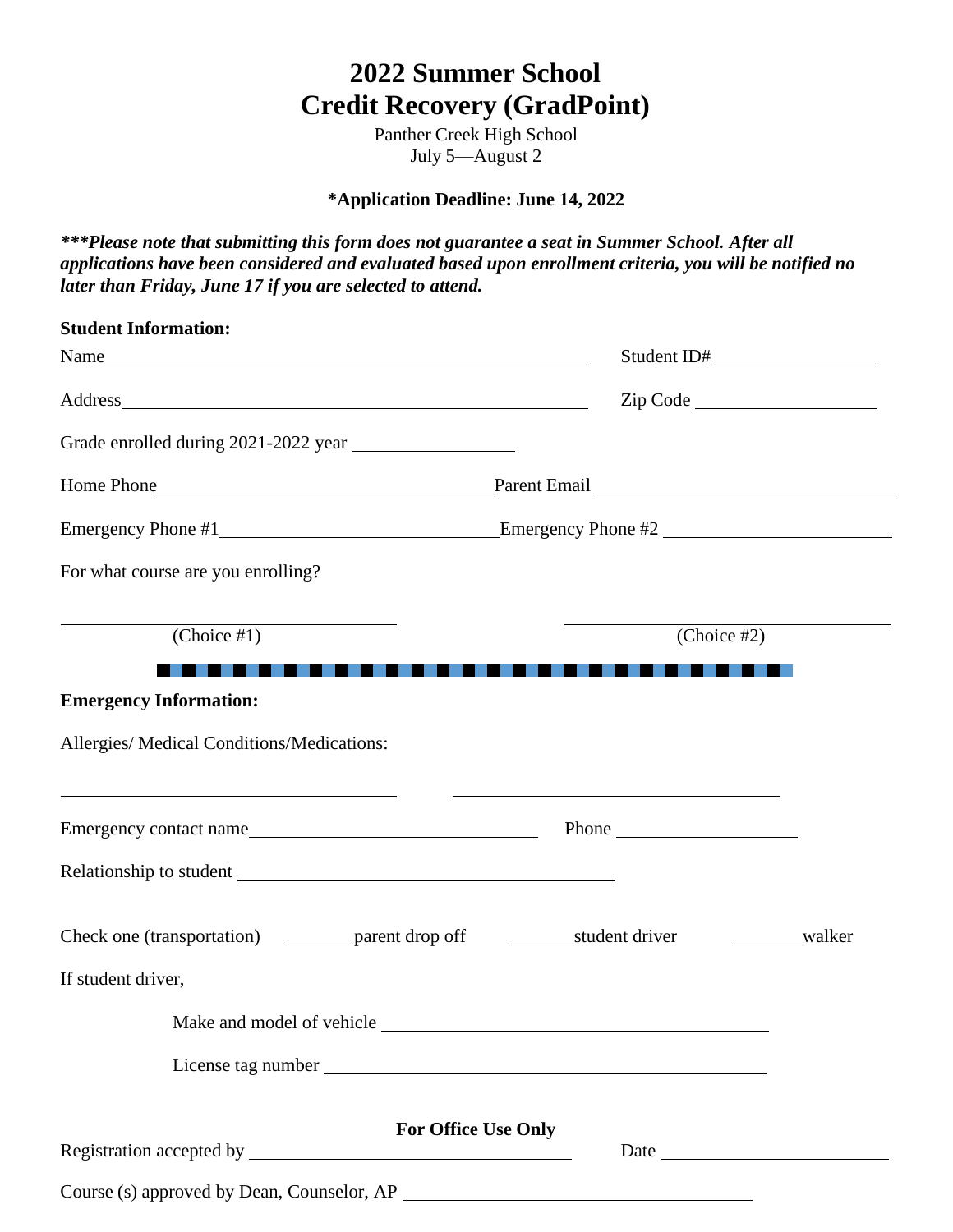#### **Population Served:** PCHS 2021-2022 Base Students

Students are admitted in the following priority order:

- Seniors needing to graduate (2022)
- Juniors needing to be promoted and graduate (2023)
- Sophomores needing a class to be promoted
- Freshmen needing a class to be promoted

Panther Creek will use the GradPoint curriculum placement and course content with recommended supplemental materials. End-of-Course (EOC) tests will be given to all students enrolled in an EOC class according to guidelines set by the North Carolina Department of Public Instruction and the WCPSS Testing Office.

#### **Classes will be offered in the four core areas:**

| English               |
|-----------------------|
| Math                  |
| Science               |
| <b>Social Studies</b> |

#### **Hours of Instruction:**

The morning session will begin at 8:00 AM and end at 11:30 AM. The afternoon session will begin at 12:00 PM and end at 3:30 PM.

#### **Grade Reports:**

-Notification of Summer School grades is mailed to students at the end of the Summer School session. This takes the place of an official report card. Parents need to monitor progress on a daily basis. Grades will be sent to the PowerSchool Data Manager for entry into student's transcript.

| Student's current status                                                          | <b>Program Option</b>                                  | EOC.                                                                  | <b>Grading</b> | <b>Notes</b>                       |
|-----------------------------------------------------------------------------------|--------------------------------------------------------|-----------------------------------------------------------------------|----------------|------------------------------------|
| Student failed course. Needs to RECOVER<br>COURSE CREDIT. Has a banked EOC score. | GradPoint: students<br>complete modules<br>for mastery | N/A                                                                   | Pass/Fail      | GradPoint:<br>Prescriptive Pathway |
| Student failed course. Needs to REPEAT<br>COURSE FOR CREDIT. Did not take EOC.    | GradPoint: students<br>completes all<br>modules        | Must take<br>$EOC -$<br>Math I.<br>Math III<br>Biology,<br>English II | Pass/Fail      | GradPoint:<br>Sequential Pathway   |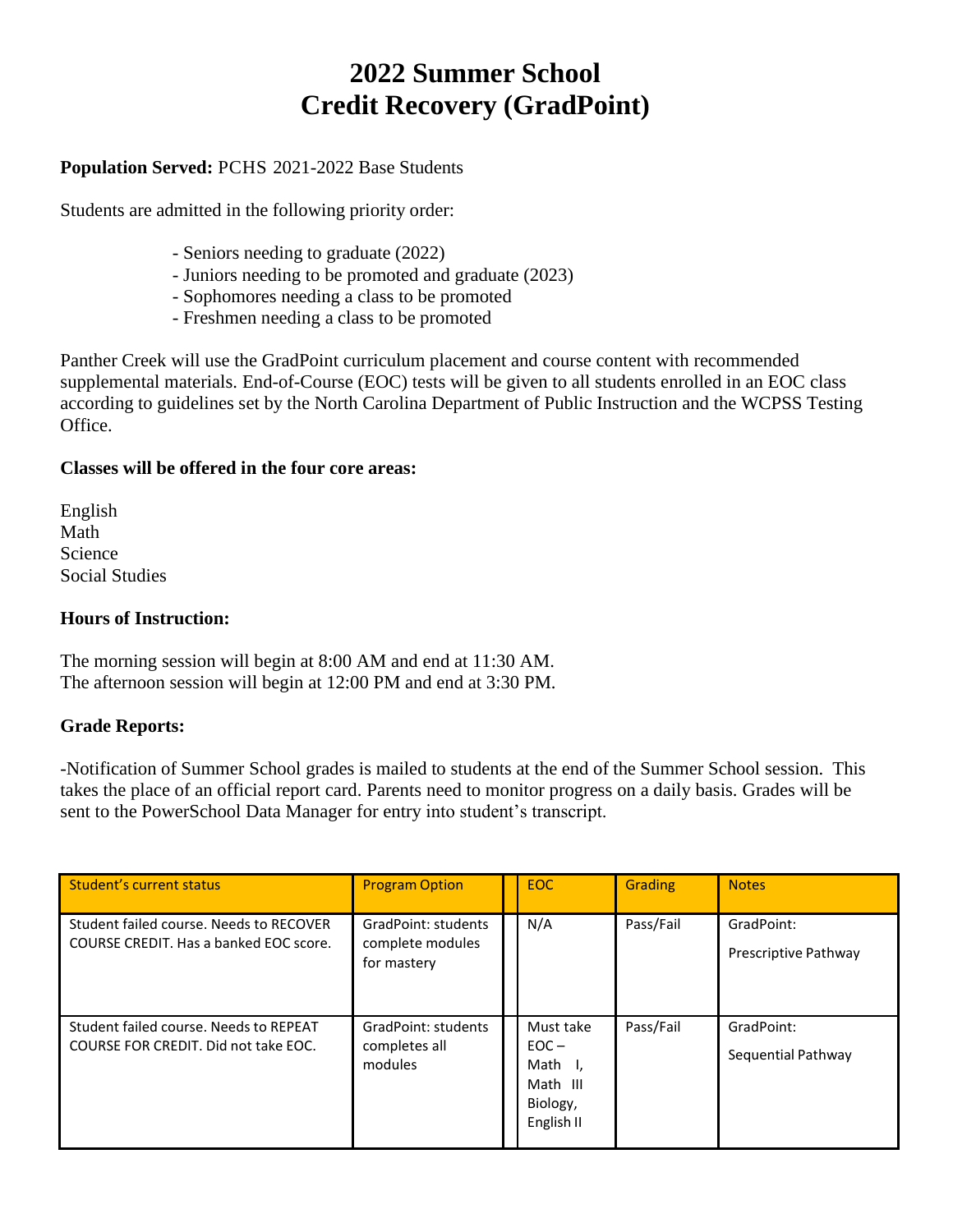#### **School-wide Procedures:**

Summer School classes are held Monday through Friday from 8:00 AM—11:30 AM and from 12:00 PM—3:30 PM.

Students should report no earlier than 15 minutes before starting time or stay on campus no later than 15 minutes after Summer School dismissal. Supervision is provided for students only during the stated Summer School hours. Parents are asked not to leave students unattended on school grounds. Failure to comply may result in the student being dismissed from the Summer School program.

Students should remain in the commons area until their teacher arrives. The building will not open for Summer School until 15 minutes prior to each session. Students arriving late should go directly to their assigned classroom upon arriving on campus. Students should not be in any area that are designated off-limits or any other section of the building without the written permission of the teacher or school administration. Students should use the main entrance when arriving and upon leaving campus.

#### **Parking:**

Students who drive will be assigned parking spaces by the Summer School Administrator. All parking spaces marked reserved, or visitors are not to be used by students.

Students who drive to school must adhere to all school policies regarding driving and parking on school grounds.

No bus transportation will be provided.

Students may not go to the parking lot or off campus any time during their scheduled school day without permission of the school administrator. Violations may result in suspension and/or removal from Summer School.

Students will need to bring school supplies for use in class. Teachers will provide information about needed supplies.

#### **School-wide Rules:**

Misbehavior will not be tolerated at Summer School. The consequences of misbehavior may result in removal from Summer School and subsequent loss of credit.

All Wake County Public School System rules regularly enforced during the 2021-22 school year are the same for students who attend Summer School. Please refer to the 2021-2022 WCPSS and PCHS Student/Parent Handbook for specific information. Copies of the WCPSS 2021-2022 Student/Parent Handbook are available on-line at<https://www.wcpss.net/Domain/4306> and the PCHS Student/Parent Handbook is available at [https://](https://www.wcpss.net/domain/7231) [www.wcpss.net/domain/7231](https://www.wcpss.net/domain/7231)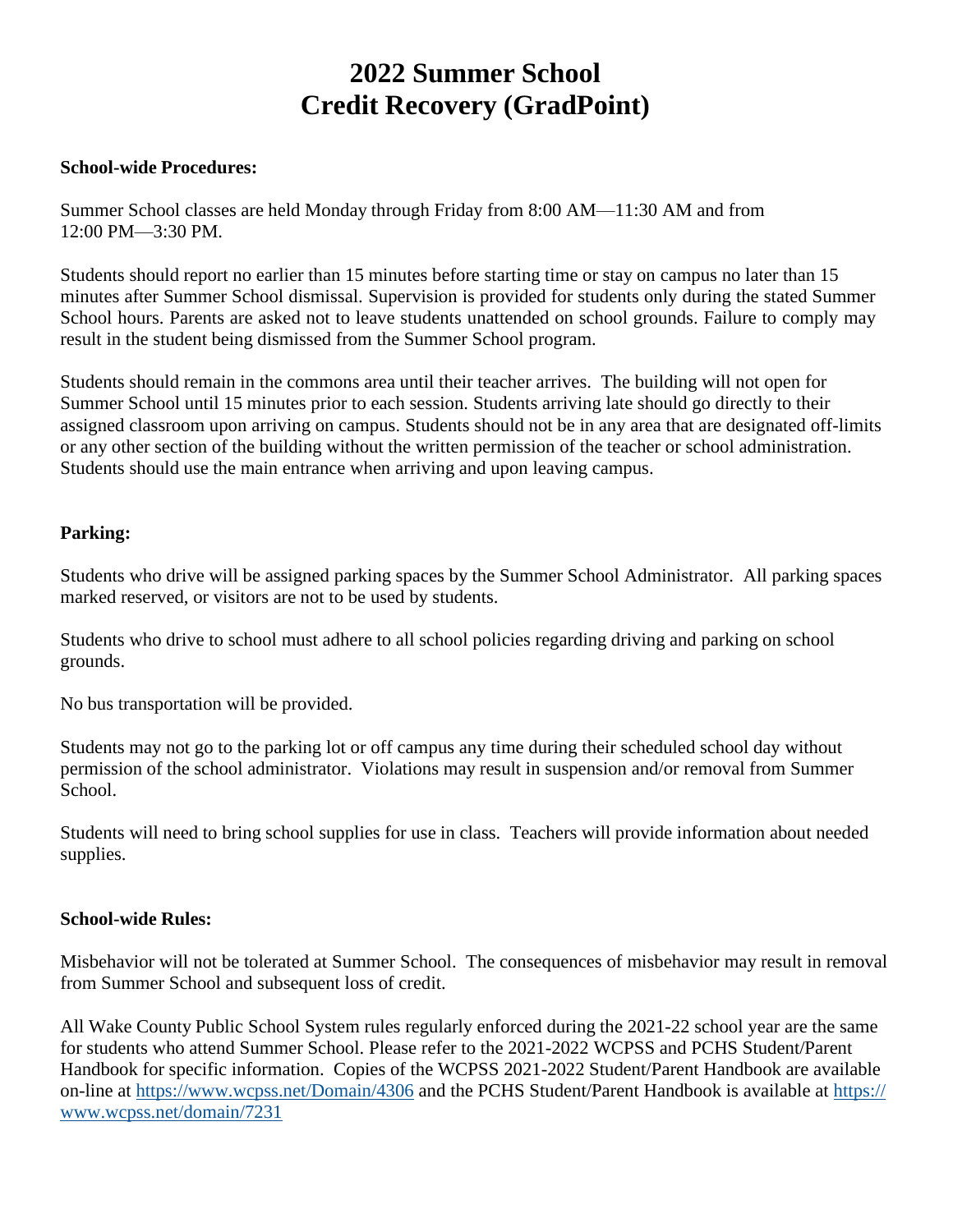One day in Summer School is equivalent to approximately two weeks of regular school. Thus, perfect attendance is necessary.

- 1. Two (2) absences are allowed for a course. Upon the third absence, the student will be dropped from the course with a grade of "F" and no credit will be earned.
- 2. Please notify the Summer School teacher when your child is absent. Please make sure that you closely monitor your child's attendance.
- 3. Students must be on time both at the beginning of class and at the end of each break.
- 4. Students may not go to the parking lot or off campus anytime during the scheduled school day.
- 5. Students who are tardy must report directly to the Summer School classroom.
- 6. Students should not be in any areas that are marked off-limits or any other section of the building without the written permission of the teacher.
- 7. The school day for GradPoint classes is 3 1/2 hours in length.
	- Morning class begins at 8:00 AM and ends at 11:30 AM. Afternoon class begins at 12:00 PM and ends at 3:30 PM.
	- Summer School students arriving after 9:30 AM or 1:30 PM will be counted absent for the entire day.
	- Summer School students arriving between 8:45—9:29 AM (Morning Session) or 12:15—1:29 PM (Afternoon Session) will be counted absent for 1/2 day.
	- Students arriving between 8:01 AM and 8:15 AM ( Morning Session) or 12:01 PM—12:15 PM (Afternoon Session) will be counted tardy. Excessive tardiness may warrant being dropped from the course with a grad of "F" and no credit will be earned.

#### **Conduct:**

Students are expected to adhere to the Code of Student Conduct of the WCPSS. Students are reminded of some of the important policies and guidelines.

- Vandalism or abuse of school property may result in suspension and repayment for damages.
- Students referred to the Summer School administrator for disciplinary action may be suspended or may be required to spend time after school the day following the offense.
- Major infractions, as determined by the administrator, may result in removal from the Summer School program.
- Students may not smoke or use tobacco products on school property, including the parking lot.
- Only students enrolled in Summer School will be permitted on school campus. All other persons are subject to trespassing charges.
- Food and drink are not allowed in the lab/classroom. Students may eat during break time in the commons area.
- Unless being used for instructional purposes, electronic devices are not allowed during instructional time. Misuse of electronic devices may result in the item being confiscated and kept in the main office until a parent/guardian picks up the device (s).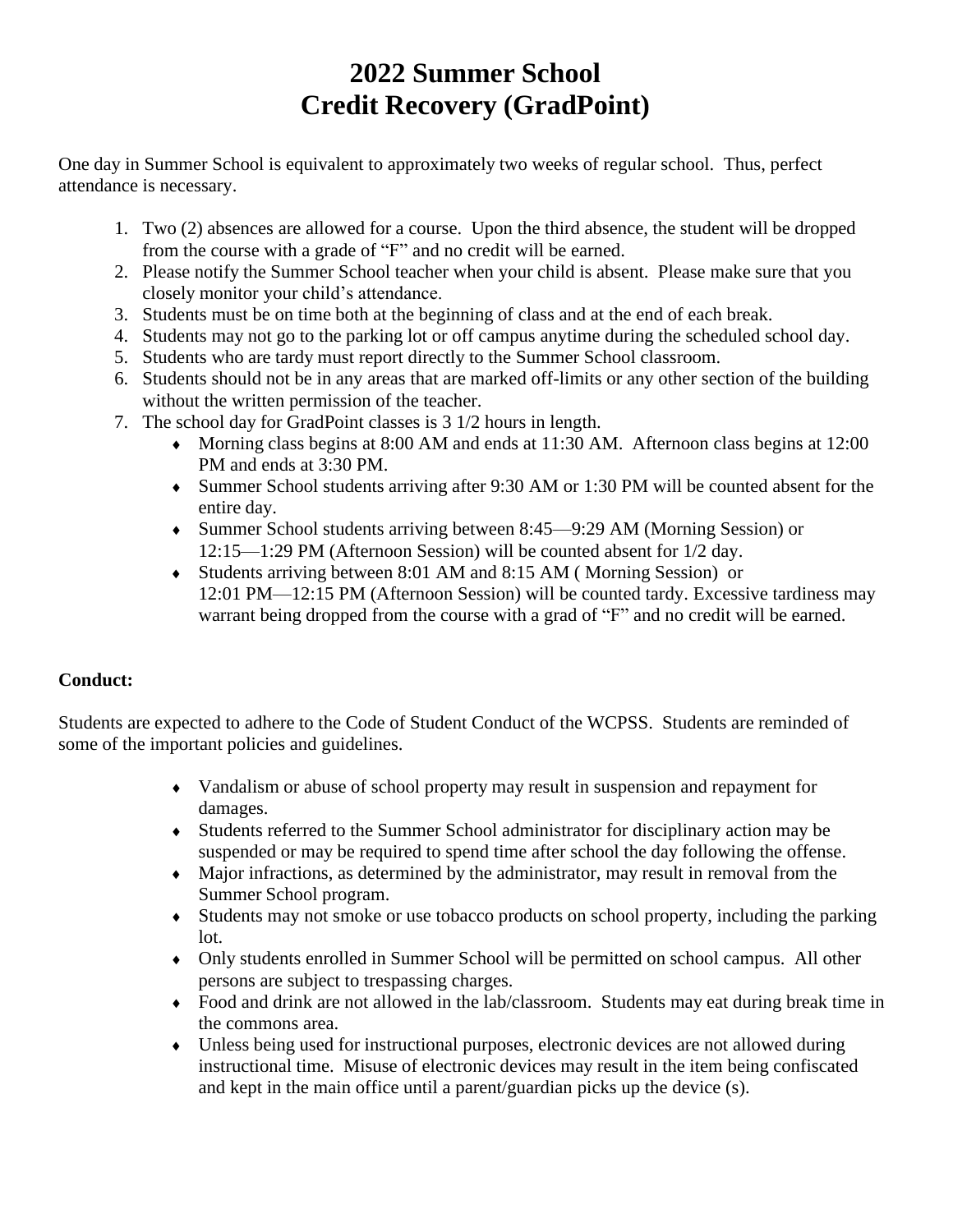### **Acknowledgement Form**

We have read the 2022 Summer School Bulletin. We understand the rules and regulations and are aware of the consequences of violating them. We agree to follow the rules and regulations of the Wake County Public School System and this Summer School program.

| Student Name Date Development Contract and Date Date                                                                                                                                                                           |  |
|--------------------------------------------------------------------------------------------------------------------------------------------------------------------------------------------------------------------------------|--|
| Student Signature                                                                                                                                                                                                              |  |
|                                                                                                                                                                                                                                |  |
| Parent Signature                                                                                                                                                                                                               |  |
|                                                                                                                                                                                                                                |  |
|                                                                                                                                                                                                                                |  |
|                                                                                                                                                                                                                                |  |
|                                                                                                                                                                                                                                |  |
| E-Mail address and the contract of the contract of the contract of the contract of the contract of the contract of the contract of the contract of the contract of the contract of the contract of the contract of the contrac |  |